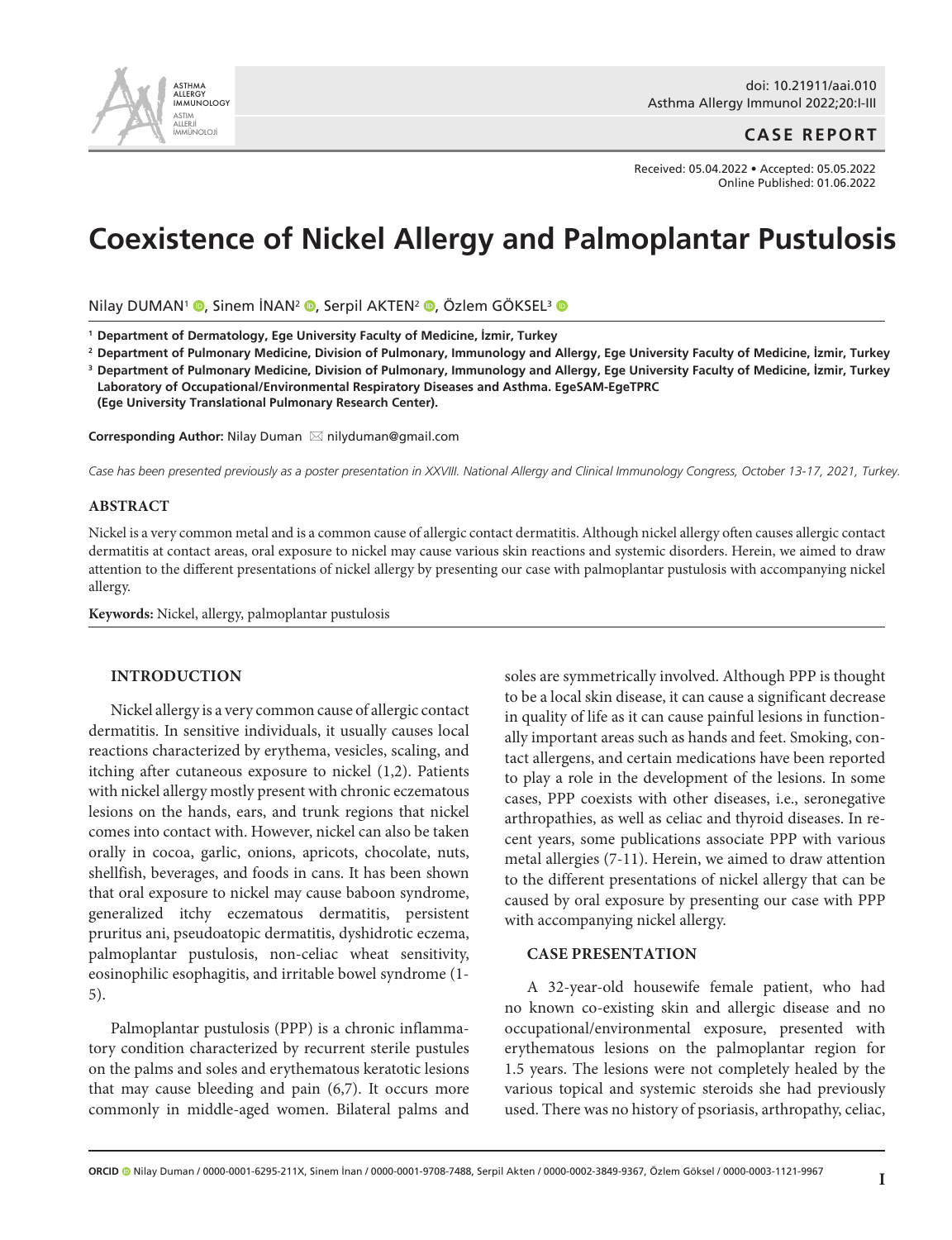or thyroid disease in her personal and family history. In the dermatological examination, deep vesicles and pustules, hyperkeratosis, and desquamation were observed on the erythematous background on the bilateral palmoplantar region (Figure 1A-C). Her trunk, other extremities, scalp,



**Figure 1. A-C)** Deep vesicles and pustules, hyperkeratosis, and desquamation on erythematous background on the bilateral palmoplantar region.

and nails were normal. The mycological examination was negative. The histopathological examination of the biopsy taken from the palmar region was consistent with PPP. With the clinical and histopathological findings, the patient was diagnosed with PPP. Laboratory examination did not reveal any findings consistent with any systemic disorder, including celiac and thyroid disease. In the skin tests performed on the patient, nickel allergy was +++ positive on the patch test and the general atopy tests were negative. The lesions were not completely healed by the topical agents; however, significant regression of PPP lesions was achieved with a simple nickel elimination diet and appropriate topical dermatological treatment in the patient.

### **DISCUSSION**

The etiopathogenesis of PPP has not yet been fully clarified, although it is known that genetic, immunological, and environmental factors play a role in its development. Some authors classify it as a variant of psoriasis, others as a separate entity. Different aspects of PPP from psoriasis are the absence of psoriasis in the family, the late onset of the disease, the absence of typical psoriatic lesions, and the presence of an increased incidence of allergies to metals (7). Clinical observations confirm the role of contact allergens in the development of lesions. The literature associates PPP with metal allergies (nickel, iron, titanium, cobalt, zinc, and copper). Clinical studies have shown that 25.2% of patients diagnosed with PPP develop a contact allergy to one or more substances, mostly including allergies to nickel, rubber additives, Peru balsam, chromium, mercury, and various fragrances (7). In addition, due to the large number of reports in recent years, many authors have considered PPP to be a reactive process (a subtype of systemic contact dermatitis) (7-11).

Although PPP involves a limited area, the disorder can cause significant impairment of the patients' functioning and adversely affects social interactions. Lesions on the soles of the feet may cause difficulty walking, and hand involvement may interfere with other activities.

PPP tends to have a chronic course consisting of periods of exacerbation and partial remission. First-line therapeutic options include topical corticosteroids, oral retinoids, and photochemotherapy; however, the treatment of the disease is often challenging, as responses to individual treatments are variable and unpredictable. As there may be associated